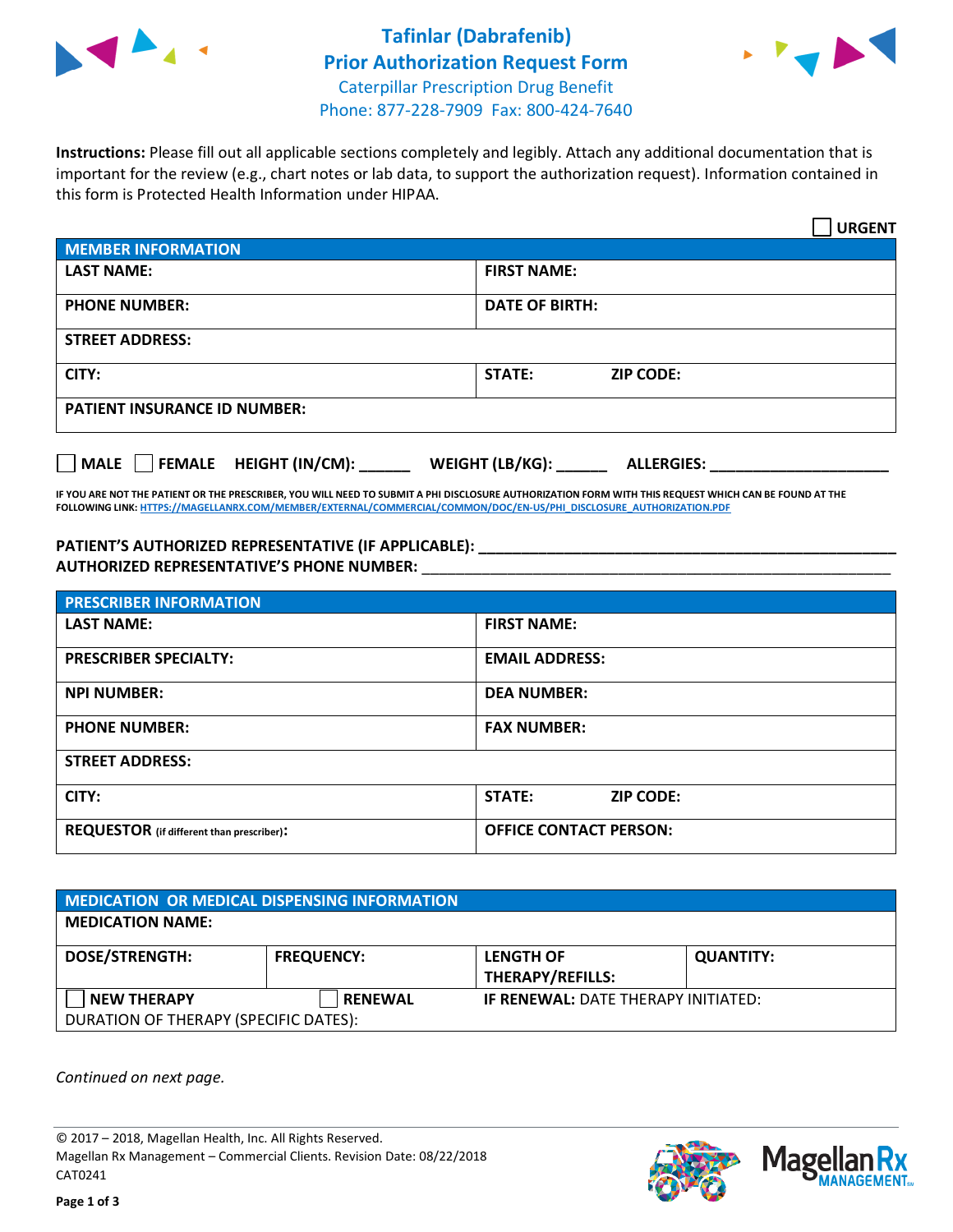



| <b>MEMBER'S LAST NAME:</b> NAME                                       | <b>MEMBER'S FIRST NAME:</b>                                                                                                                                                                                                        |                                           |  |
|-----------------------------------------------------------------------|------------------------------------------------------------------------------------------------------------------------------------------------------------------------------------------------------------------------------------|-------------------------------------------|--|
|                                                                       | 1. HAS THE PATIENT TRIED ANY OTHER MEDICATIONS FOR THIS CONDITION?                                                                                                                                                                 | YES (if yes, complete below)<br><b>NO</b> |  |
| <b>MEDICATION/THERAPY (SPECIFY</b>                                    | <b>DURATION OF THERAPY (SPECIFY</b>                                                                                                                                                                                                | <b>RESPONSE/REASON FOR</b>                |  |
| DRUG NAME AND DOSAGE):                                                | DATES):                                                                                                                                                                                                                            | <b>FAILURE/ALLERGY:</b>                   |  |
|                                                                       |                                                                                                                                                                                                                                    |                                           |  |
|                                                                       |                                                                                                                                                                                                                                    |                                           |  |
| <b>2. LIST DIAGNOSES:</b>                                             |                                                                                                                                                                                                                                    | ICD-10:                                   |  |
| $\Box$ Melanoma                                                       |                                                                                                                                                                                                                                    |                                           |  |
| □ Other Diagnosis__________________ICD-10 Code(s):_______________     |                                                                                                                                                                                                                                    |                                           |  |
|                                                                       | 3. REQUIRED CLINICAL INFORMATION: PLEASE PROVIDE ALL RELEVANT CLINICAL INFORMATION TO SUPPORT A                                                                                                                                    |                                           |  |
| PRIOR AUTHORIZATION.                                                  |                                                                                                                                                                                                                                    |                                           |  |
| <b>Clinical Information:</b>                                          |                                                                                                                                                                                                                                    |                                           |  |
|                                                                       | Does the patient have a diagnosis of unresectable or metastatic melanoma? $\square$ Yes $\square$ No                                                                                                                               |                                           |  |
|                                                                       |                                                                                                                                                                                                                                    |                                           |  |
| Is the patient BRAF V600E or BRAF V600Kmutation positive?* □ Yes □ No |                                                                                                                                                                                                                                    |                                           |  |
| *Please provide documentation                                         |                                                                                                                                                                                                                                    |                                           |  |
| Does the patient have wild-type BRAF melanoma? $\Box$ Yes $\Box$ No   |                                                                                                                                                                                                                                    |                                           |  |
|                                                                       |                                                                                                                                                                                                                                    |                                           |  |
|                                                                       | Has the patient previously received treatment with Zelboraf (vemurafenib)? $\square$ Yes $\square$ No                                                                                                                              |                                           |  |
|                                                                       |                                                                                                                                                                                                                                    |                                           |  |
|                                                                       | Has the patient previously received treatment with Mekinist (trametinib) monotherapy? $\Box$ Yes $\Box$ No                                                                                                                         |                                           |  |
|                                                                       |                                                                                                                                                                                                                                    |                                           |  |
|                                                                       | Are there any other comments, diagnoses, symptoms, medications tried or failed, and/or any other information the                                                                                                                   |                                           |  |
| physician feels is important to this review?                          |                                                                                                                                                                                                                                    |                                           |  |
|                                                                       |                                                                                                                                                                                                                                    |                                           |  |
|                                                                       |                                                                                                                                                                                                                                    |                                           |  |
|                                                                       |                                                                                                                                                                                                                                    |                                           |  |
|                                                                       | Please note: Not all drugs/diagnosis are covered on all plans. This request may be denied unless all required                                                                                                                      |                                           |  |
| information is received.                                              |                                                                                                                                                                                                                                    |                                           |  |
|                                                                       | ATTESTATION: I attest the information provided is true and accurate to the best of my knowledge. I understand that<br>the Health Plan, insurer, Medical Group or its designees may perform a routine audit and request the medical |                                           |  |
|                                                                       | information necessary to verify the accuracy of the information reported on this form.                                                                                                                                             |                                           |  |
|                                                                       |                                                                                                                                                                                                                                    |                                           |  |
| Prescriber Signature or Electronic I.D. Verification:                 |                                                                                                                                                                                                                                    | Date:                                     |  |
|                                                                       | CONFIDENTIALITY NOTICE: The documents accompanying this transmission contain confidential health information that is legally privileged. If                                                                                        |                                           |  |
|                                                                       | you are not the intended recipient, you are hereby notified that any disclosure, copying, distribution, or action taken in reliance on the contents                                                                                |                                           |  |
| and arrange for the return or destruction of these documents.         | of these documents is strictly prohibited. If you have received this information in error, please notify the sender immediately (via return FAX)                                                                                   |                                           |  |
|                                                                       |                                                                                                                                                                                                                                    |                                           |  |
|                                                                       |                                                                                                                                                                                                                                    |                                           |  |
|                                                                       | <b>FAX THIS FORM TO: 800-424-7640</b>                                                                                                                                                                                              |                                           |  |
|                                                                       | MAIL REQUESTS TO: Magellan Rx Management Prior Authorization Program; c/o Magellan Health, Inc.                                                                                                                                    |                                           |  |

© 2017 – 2018, Magellan Health, Inc. All Rights Reserved. Magellan Rx Management – Commercial Clients. Revision Date: 08/22/2018 CAT0241